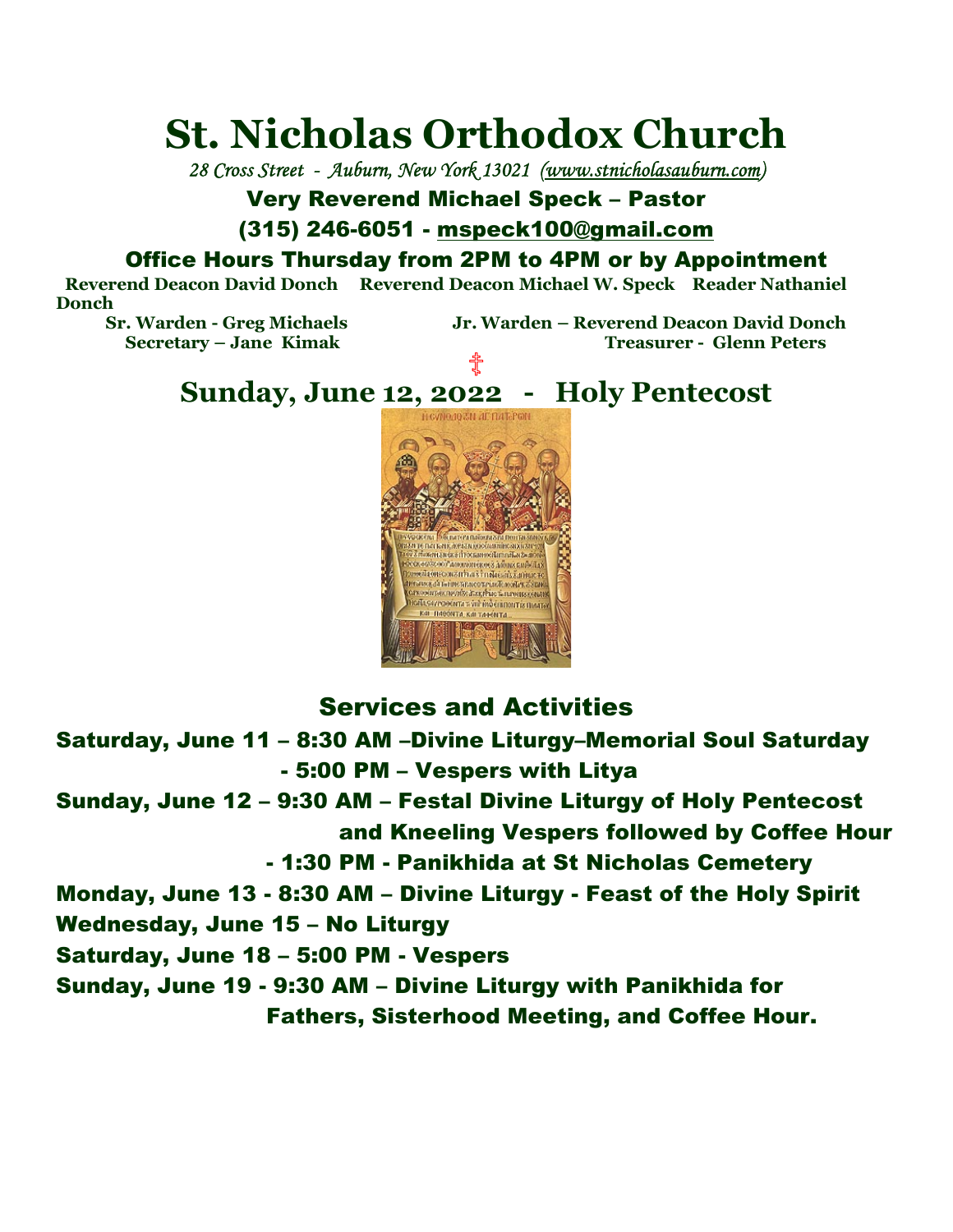*Congratulations to Noah and Kaleigh Donch on their entering into the Community of Holy Matrimony on Sunday, June 5. May God Grant Noah, Kaleigh and Faylin and their families Many Happy, Prosperous, and Blessed Years!* 



**In the back of the church today you will find copies of the Pentecost Cemetery Panikhida. If you would like to have a brief Panikhida Litya sung at the grave(s) of family members or friends at the services Sunday afternoon, please write their names on the back page of this book and give it to me graveside. Please also point out to me the graves of those you would like to have blessed. This is a great help in serving these brief services. Thank you!** 

Tickets for the June 26 Pork Chop Dinner are now available. Please see Greg Michaels to pick up tickets.

The Sisterhood will hold a brief meeting on Sunday, June 19 following Divine Liturgy.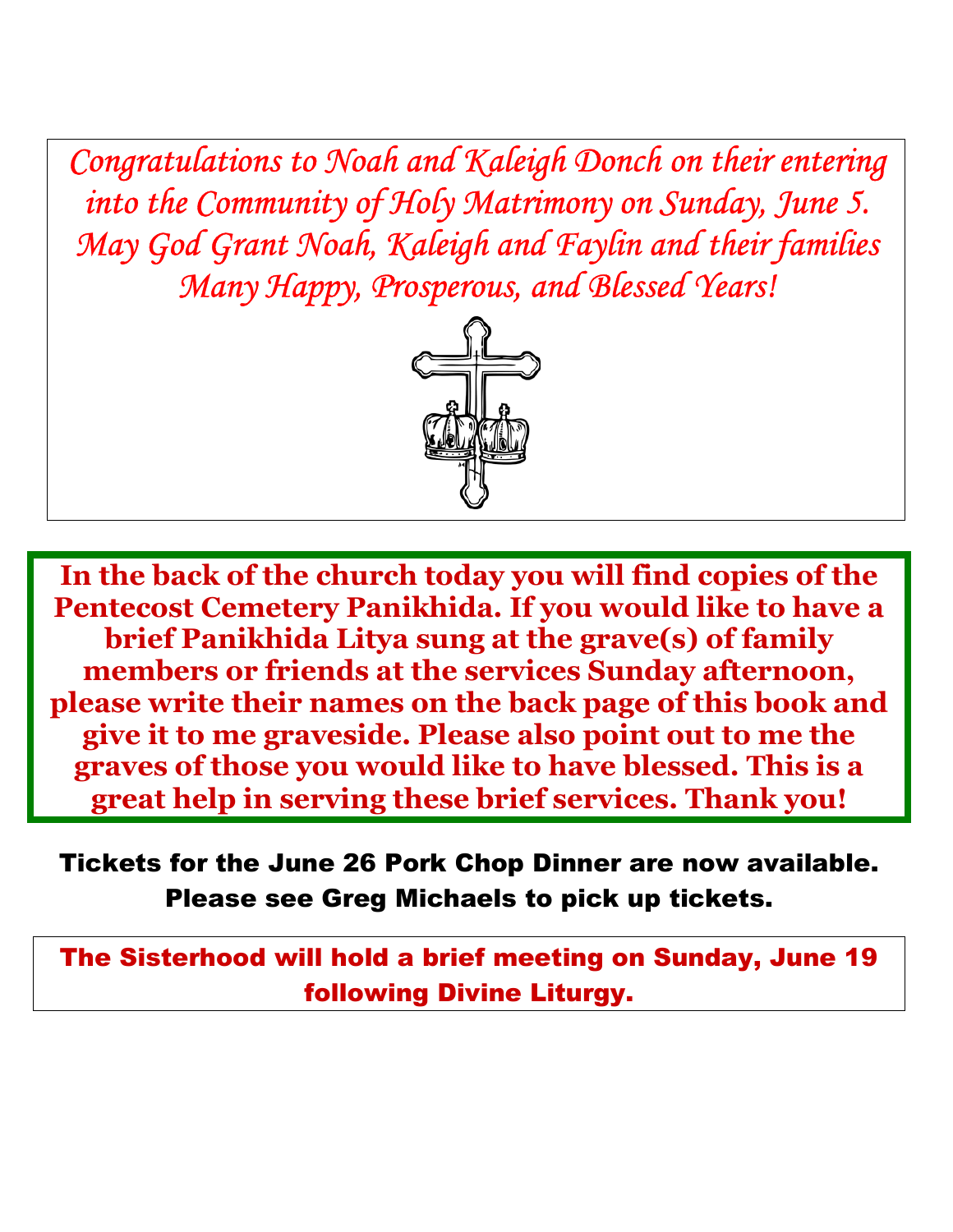## Holy Pentecost

### THE VIGIL OF PENTECOST

The all-night Vigil service begins with a solemn invitation:

"Let us celebrate Pentecost, the coming of the Holy Spirit, The appointed day of promise, and the fulfillment of hope, The mystery which is as great as it is precious."

In the coming of the Spirit, the very essence of the Church is revealed:

"The Holy Spirit provides all, Overflows with prophecy, fulfills the priesthood, Has taught wisdom to illiterates, has revealed fishermen as theologians, He brings together the whole council of the Church."

In the three readings of the Old Testament (Numbers 11:16-17, 24-29; Joel 2:23-32; Ezekiel 36:24-28) we hear the prophecies concerning the Holy Spirit. We are taught that the entire history of mankind was directed towards the day on which God "would pour out His Spirit upon all flesh." This day has come! All hope, all promises, all expectations have been fulfilled. At the end of the Aposticha hymns, for the first time since Easter, we sing the hymn: "O Heavenly King, the Comforter, the Spirit of Truth...," the one with which we inaugurate all our services, all prayers, which is, as it were, the life-breath of the Church, and whose coming to us, whose "descent" upon us in this festal Vigil, is indeed the very experience of the Holy Spirit "coming and abiding in us." Having reached its climax, the Vigil continues as an explosion of joy and light for "verily the light of the Comforter has come and illumined the world." In the Gospel reading (John 20:19-23) the feast is interpreted to us as the feast of the Church, of her divine nature, power and authority. The Lord sends His disciples into the world, as He Himself was sent by His Father. Later, in the antiphons of the Liturgy, we proclaim the universality of the apostles' preaching, the cosmical significance of the feast, the sanctification of the whole world, the true manifestation of God's Kingdom.

### THE VESPERS OF PENTECOST

The liturgical peculiarity of Pentecost is a very special Vespers of the day itself. Usually this service follows immediately the Divine Liturgy, is "added" to it as its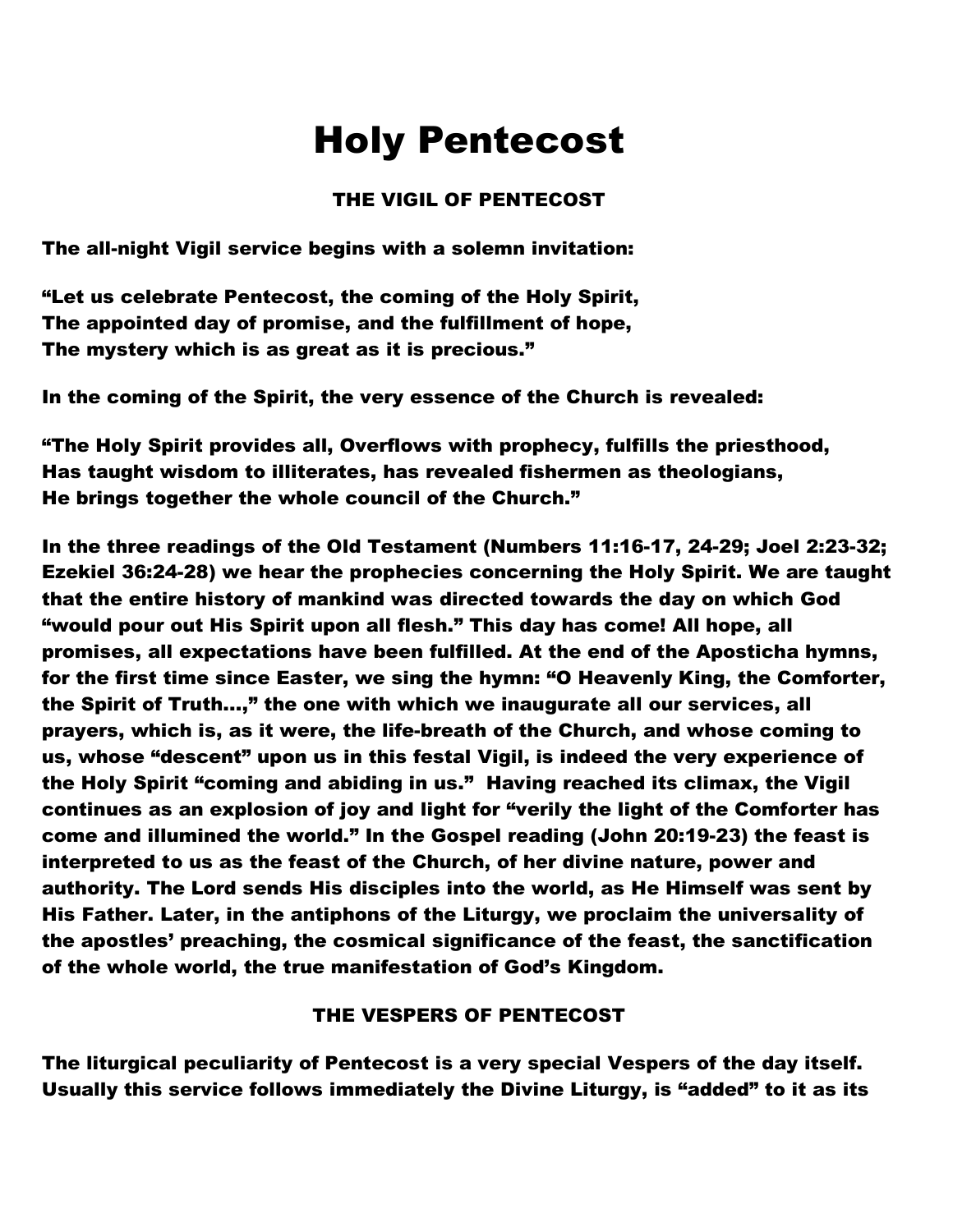own fulfillment. The service begins as a solemn "summing up" of the entire celebration, as its liturgical synthesis. We hold flowers in our hands symbolizing the joy of the eternal spring, inaugurated by the coming of the Holy Spirit. After the festal Entrance, this joy reaches its climax in the singing of the Great

#### Prokeimenon: "Who is so great a God as our God?"

Then, having reached this climax, we are invited to kneel. This is our first kneeling since Easter. It signifies that after these fifty days of Paschal joy and fulness, of experiencing the Kingdom of God, the Church now is about to begin her pilgrimage through time and history. It is evening again, and the night approaches, during which temptations and failures await us, when, more than anything else, we need Divine help, that presence and power of the Holy Spirit, who has already revealed to us the joyful End, who now will help us in our effort towards fulfillment and salvation. All this is revealed in the three prayers which the celebrant reads now as we all kneel and listen to him. In the first prayer, we bring to God our repentance, our increased appeal for forgiveness of sins, the first condition for entering into the Kingdom of God.

In the second prayer, we ask the Holy Spirit to help us, to teach us to pray and to follow the true path in the dark and difficult night of our earthly existence. Finally, in the third prayer, we remember all those who have achieved their earthly journey, but who are united with us in the eternal God of Love. The joy of Easter has been completed and we again have to wait for the dawn of the Eternal Day. Yet, knowing our weakness, humbling ourselves by kneeling, we also know the joy and the power of the Holy Spirit who has come. We know that God is with us, that in Him is our victory.

Thus is completed the feast of Pentecost and we enter "the ordinary time" of the year. Yet, every Sunday now will be called "after Pentecost"—and this means that it is from the power and light of these fifty days that we shall receive our own power, the Divine help in our daily struggle. At Pentecost we decorate our churches with flowers and green branches—for the Church "never grows old, but is always young." It is an evergreen, ever-living Tree of grace and life, of joy and comfort. For the Holy Spirit—"the Treasury of Blessings and Giver of Life—comes and abides in us, and cleanses us from all impurity," and fills our life with meaning, love, faith and hope.

### **Father Alexander Schmemann (1974)**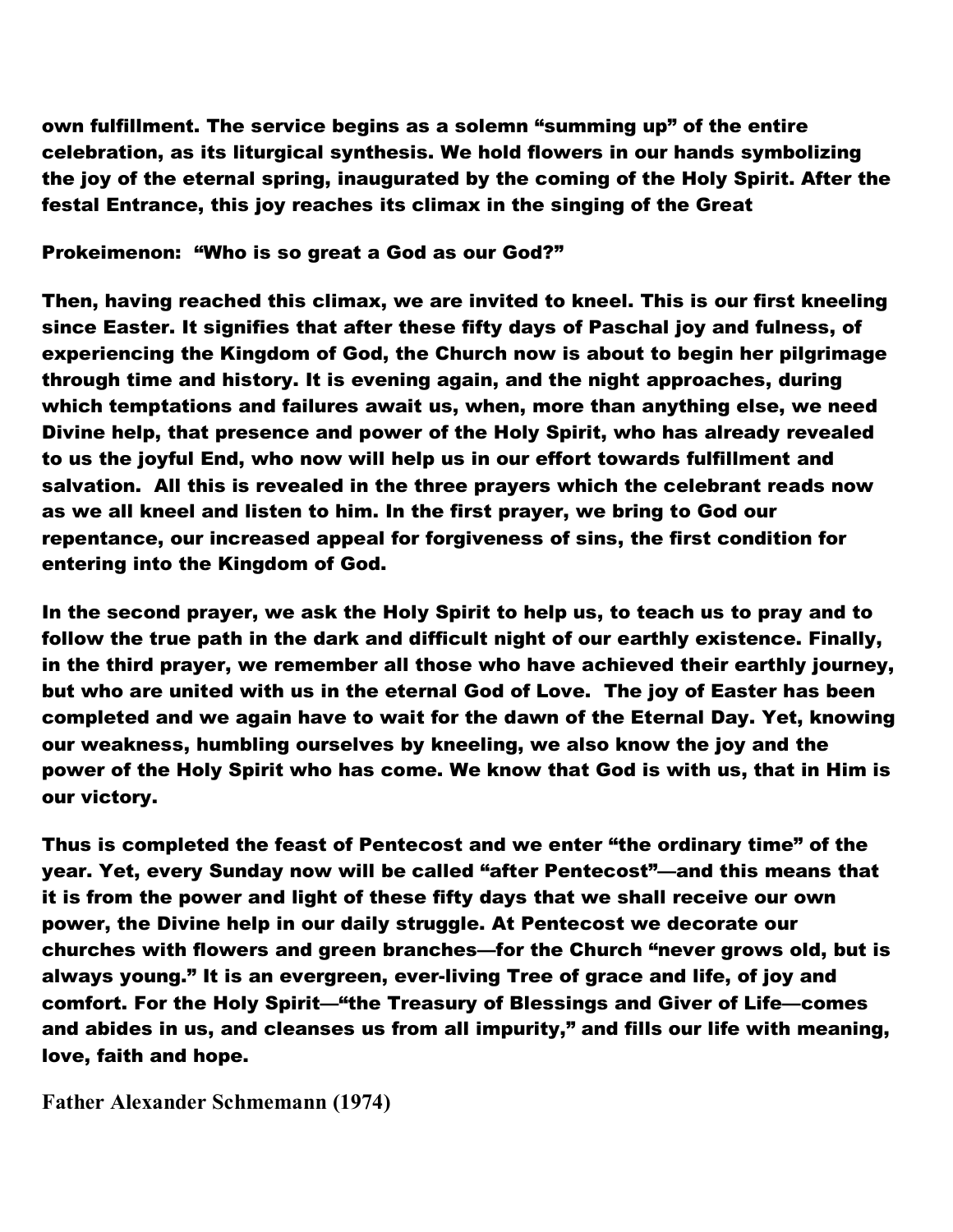## The Church's Birthday – on the Feast of Holy Pentecost



Today we celebrate the descent of the Holy Spirit on the disciples of our Savior, which occurred on the fiftieth day after the Resurrection of Christ. In a miraculous and mystical manner the apostles spoke in various languages. People, having come from various lands and nations and who spoke different languages and ordinarily would not be able to understand each other, heard the apostles speaking in their own native tongues and understood each word, which penetrated not only their minds but their hearts.

Sometimes this day is called the birthday of the Church, because with the descent of the Holy Spirit on the apostles, began the victorious spreading of Christianity throughout the entire world, which continues even until today. We think about the fact that when the Lord Jesus Christ left this earthly life, here, on the earth, there remained only a small handful of His disciples, and the amount of those who believed in Him were numbered in the tens, hundreds or perhaps a few thousand people, but not more than that. Then Christianity began to spread throughout the entire world, and today there are more than two billion Christians. And how many more Christians there were who have lived their lives and passed on into the next world during the course of the two thousand year history of the Church!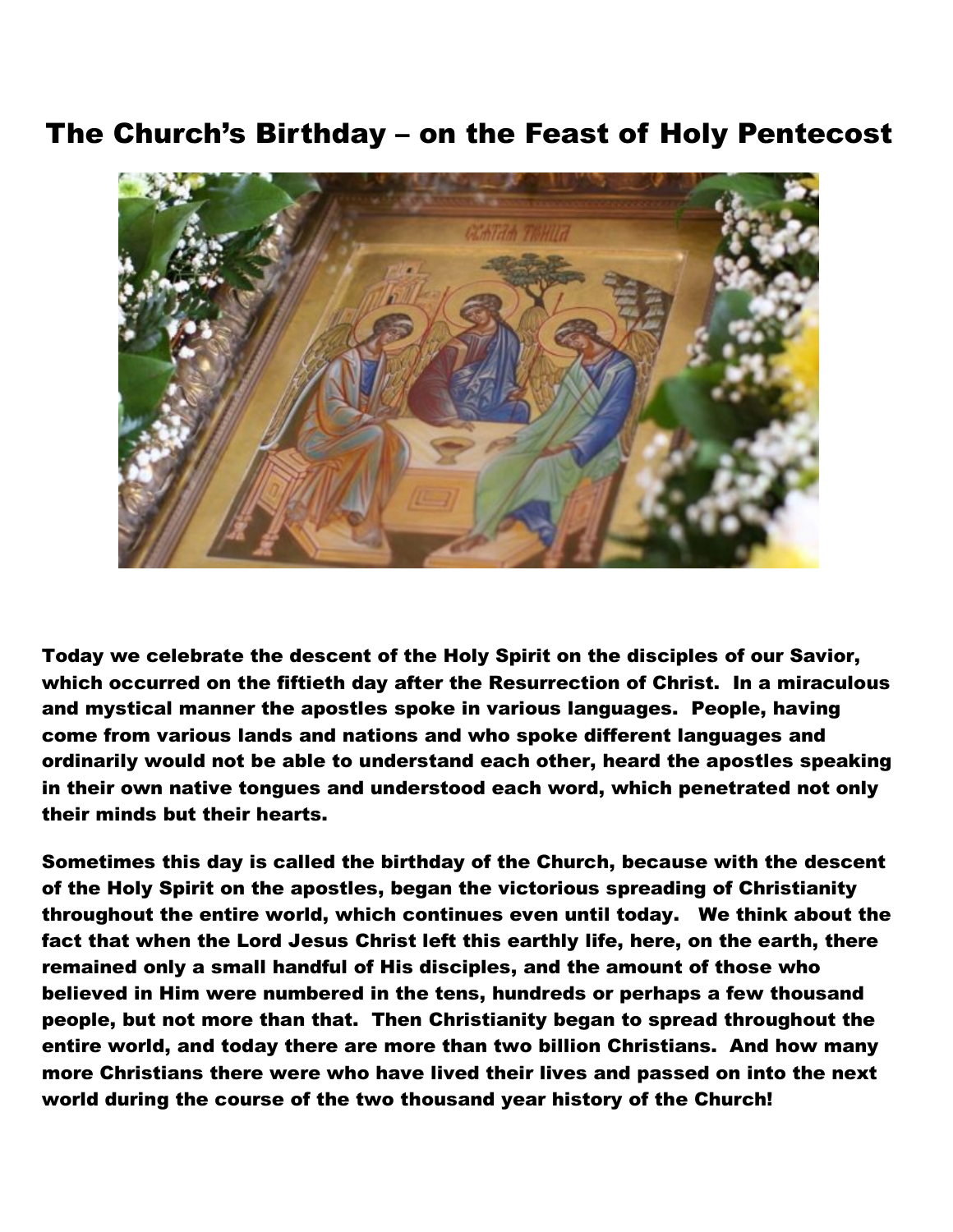In what way did the Word of God reach the ears and hearts of people? Why did so many people believe in the Resurrection of Christ? Why do so many people strive to follow Christ and to keep His commandments? Why have so many people been attracted to the Evangelical way of life, despite its difficulty? Because for centuries the Holy Spirit has been inspiring the Church, her sons and daughters, and today continues to operate in the Church the same way that He operated in the lives of the first Christians. The same way that the Holy Spirit descended on the disciples and they were able to speak in various languages and were understood by those who heard them, today, as well, the Divine Spirit touches the hearts and tongues of preachers, so that they may overcome their human weakness, their feebleness, their lack of wisdom, and would be able to speak the words of God so that the hearts of people would respond to these words.

The Holy Spirit never dissipates and will never run dry in the Church. Incorrect are those who think that only in the early years of the Church the Holy Spirit was poured out abundantly, and think that today His grace is dried up and is only poured out in small portions to certain people. The grace of the Holy Spirit is accessible to all of us and is poured out on each of us. When we turn to God during the Divine Liturgy with the words: "O Lord, who didst send down Thy Most Holy Spirit upon Thine apostles at the third hour: Take Him not from us, O Good One, but renew Him in us who pray to Thee", — we know that at that moment the Lord in actual fact is sending the Holy Spirit to us. He renews our human nature, and when we pray: "Send down Thy Holy Spirit upon us and upon these Gifts here offered", we know that the Holy Spirit descends upon the Holy Gifts (on the bread and wine which are on the altar table), and descends upon us as well. Bread and wine become the Body and Blood of Christ, and we sinful earthy people become new people, renewed in the image and likeness of God. Through receiving Holy Communion, when the Lord touches our hearts, when He enters our body, our blood, our thoughts, our feelings, and unites with our entire being, our mystical union with God takes place, and we are mystically filled with the Holy Spirit.

On the day of Pentecost we say the prayer which we did not read during the Paschal period, but which we will now say during the entire year: "O Heavenly King, the Comforter, the Spirit of truth, Who art everywhere and fillest all things, Treasury of Blessings, and Giver of life: Come and abide in us, and cleanse us from every impurity, and save our souls, O Good One." The Holy Spirit "is everywhere present and fillest all things," i.e., He is present everywhere and in all places, regardless of whether or not we call on Him, regardless of whether or not we ask